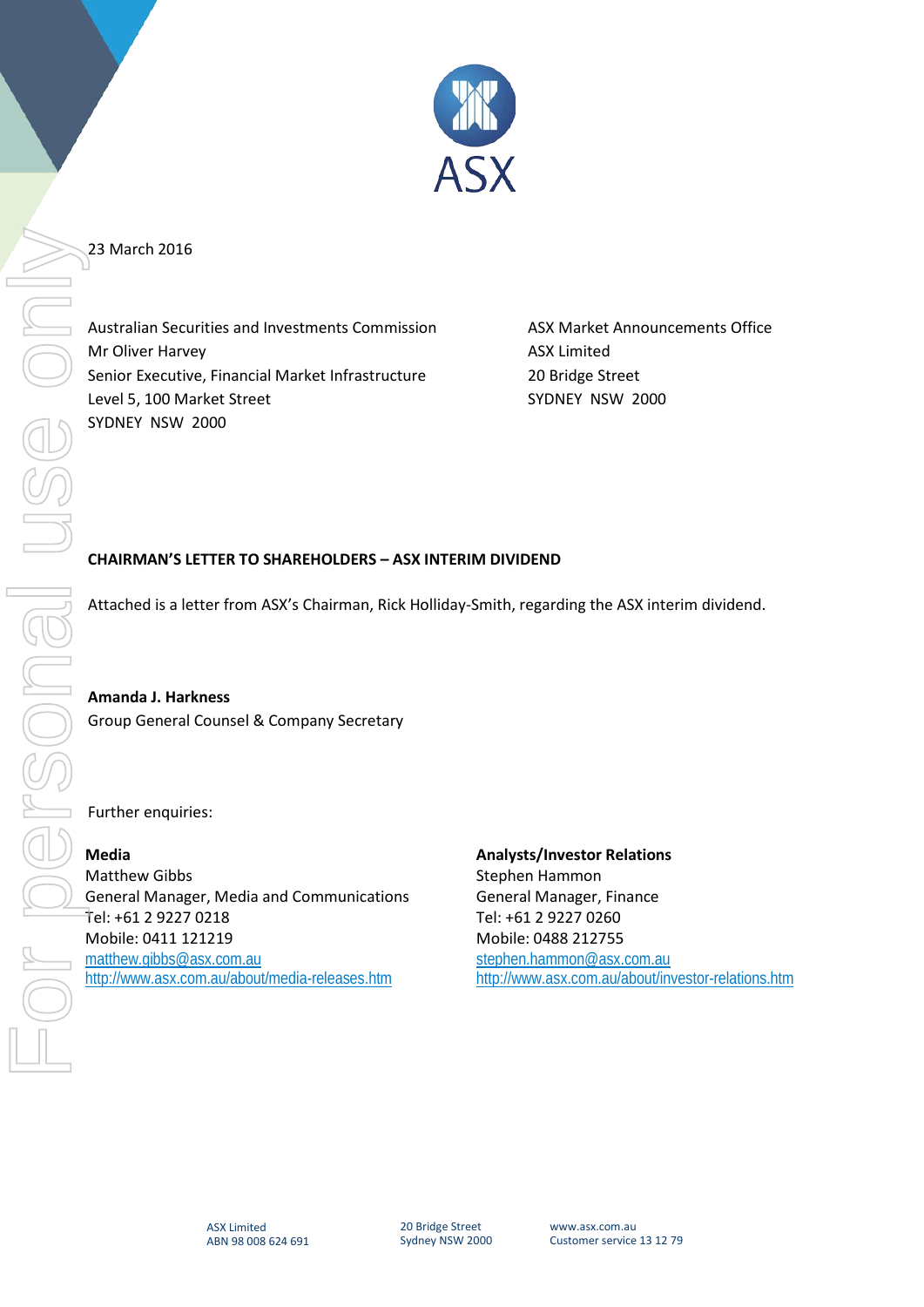

23 March 2016

Dear ASX Shareholder

On 11 February 2016, ASX Limited (ASX) announced its half-year results for the six months to 31 December 2015 (1H16). Results were positive, with activity growth across all major areas. The listings market remained strong, with 77 new companies listing and almost \$55 billion in IPO and secondary capital raised. Equity market activity was also stronger, with on-market value traded on ASX increasing 16.6% to more than \$4 billion per day.

For the six months, profit after tax was \$213.1 million, up 7.3% on the prior corresponding period (1H15). Based on the Group's segment reporting the key items were:

- Revenues \$376.2 million, up 7.9%
- Expenses \$85.1 million, up 4.4%
- Earnings per share 110.2 cents, up 7.3%.

## **Dividend advice enclosed**

ASX is paying an interim dividend of 99.1 cents per share fully franked, up 7.4%. The Dividend Reinvestment Plan will not operate for the interim dividend.

## **Investment in our future**

ASX continues to invest in the infrastructure critical to Australia's financial markets, and in products and services that give investors choice and flexibility.

During the period ASX opened an office and established a technology hub in Hong Kong to connect its growing Asian customer base to Australia's financial markets community. ASX now has points of presence in the USA, Europe and Asia.

Earlier this month, T+2 settlement was introduced for sharemarket trades, reducing the settlement period by a day, providing efficiencies for market users and keeping Australia aligned with global best practice. As an investor, you should now be receiving your cash or securities after a transaction one day earlier.

In February 2015, ASX announced that it will upgrade all of its main technology platforms. The first phase is well underway, with new trading and risk systems targeted for delivery in 2016.

The focus of the next phase of the program is on post-trade clearing and settlement services. In January 2016, ASX announced that it will explore developing solutions for Australia's posttrade equity market using distributed ledger – or 'blockchain' – technology. This technology has the potential to lower risk and costs for ASX customers, and speed-up the settlement process for investors.